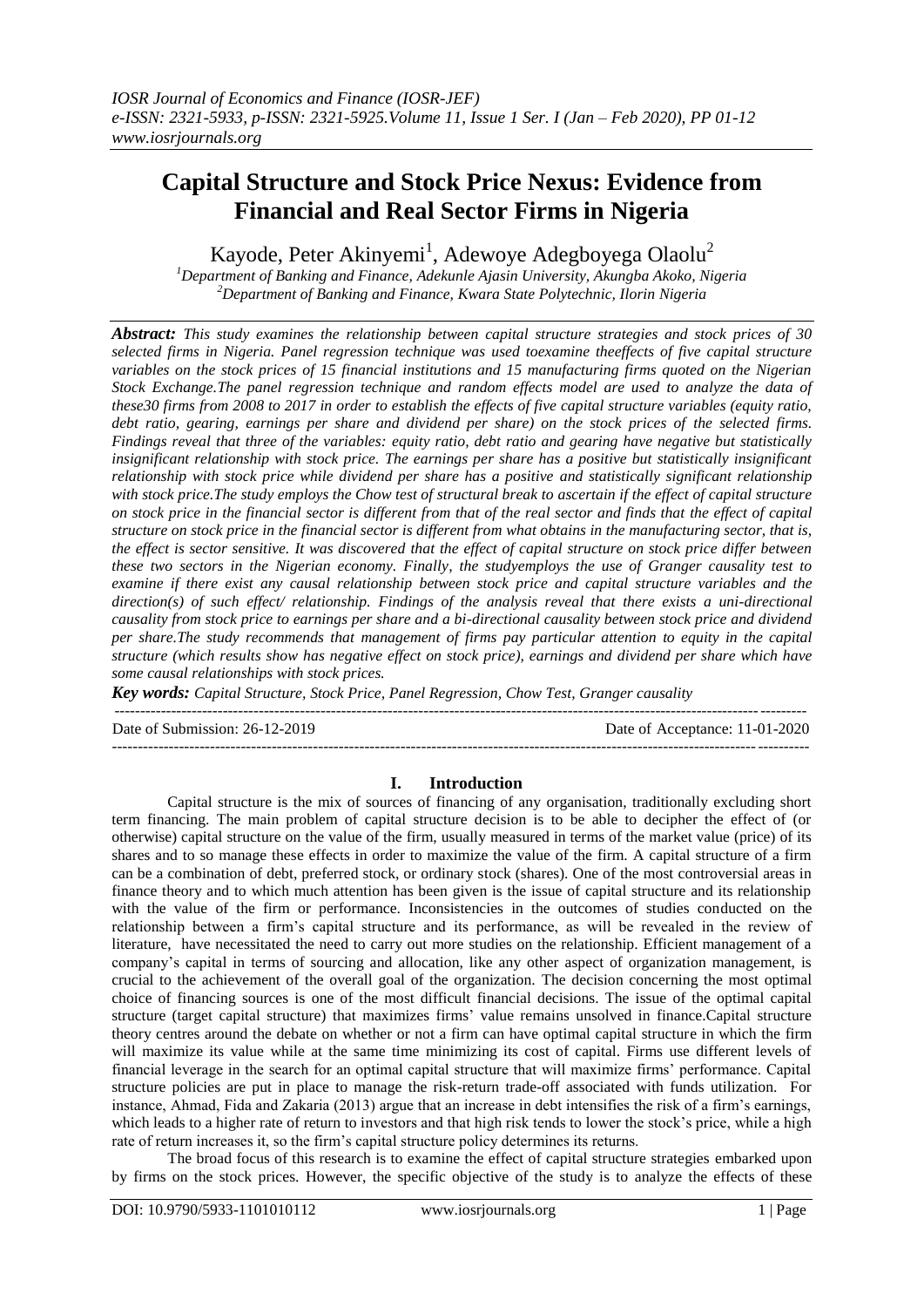capital structure strategies in the real sector with that of the financial sector. Ahmad *et al* (2013) observe that capital structure, stock prices, and their determinants have garnered considerable attention among researchers in financial management. While ample literature exist on the relationship between capital structure and firm"s value in Nigeria, to the best of this researcher knowledge, not much have been done to examine whether these relationships are sector-sensitive or not. That is, whether the relationships between capital structure and stock prices of the real sector of the economy (manufacturing firms) are significantly different from that of the financial sector (financial institutions). This is the gap that this study intends to fill. Succinctly stated, the objectives of this study are:

- i. to examine the relationship between capital structure and stock prices of real and financial firms in Nigeria;
- ii. to ascertain if the effect of capital structure on the stock prices of real sector firms is significantly different from that of financial sector firms in Nigeria; and
- iii. to determine whether any causal relationship exist between capital structure and stock price of real and financial sector firms in Nigeria

## **II. Literature Review**

## **2.1 Theoretical Underpinnings**

## **2.1.1Modigliani and Miller (MM) Irrelevance Theory**

The work of Modigliani and Miller (1958) was the first study to address the issue of whether capital structure decisions have significant effect on the firms" value. They attempted to answer the question of whether a particular combination of debt and equity capital can maximize the firm value, and if so, what factors could influence a firm"s optimal capital structure. The Modigliani and Miller (1958) theory (also called M-M or Capital Irrelevant Theory) rests on some assumptions:

- i. No income taxes
- ii. No transaction cost in raising capital
- iii. Perfect capital market
- iv. No information asymmetries among various market players

The M-M proposition suggests that in a perfect market situation, a firm"s value is not affected by its capital structure decision. That is, the capital structure of the firm is not affected either by selling debt or by issuing stocks because the cost of capital will remain the same.

Njoki (2014) argues that while Modigliani and Miller (1958) derive conditions under which capital structure is irrelevant to a firm"s value, the subsequent theoretical literature has contradicted this position by showing that firms can improve its value by maintaining an optimal debt-equity ratio.

## **2.1.2The Net Income Approach Theory**

Modigliani and Miller (1963) propose the Net Income (NI) Theory which affirms that the inclusion of debt in the capital structure will have positive effect on a firm"s value indefinitely. This simply means the overall cost of capital or weighted cost can be increased or reduced changing the components of the capital structure of the firm. Also called the dependent hypothesis as it posits that the value of the firm depends on the use of debt, the theory assumes that:

- i. Cost of debt  $(Kd)$  is less then cost of Equity  $(Ke)$
- ii. There are no taxes, and
- iii. The use of debt does not change the risk perception of the investors since the degree of leverage is increased to that extent.

M-M"s argument in the NI approach is that a firm may increase the total value of the firm by lowering its cost of capital. The theory holds that at the lowest cost of capital, the value of the firm will be at maximum. This, the authors call the optimum capital structure for the firms and at this point, the market price per share is maximised. By reducing its cost of capital by the use of debt, a firm can achieve this same result. That is, if a firm uses more debt capital with a corresponding reduction in cost of capital, its value will be positively affected. This theory simply encourages a 100% debt capital structure because since as debt increases in the capital structure, the weighted average cost of capital falls and the total value of the firm will rise.

#### **2.1.3Net Operating Income Approach**

Durand (1959) advocates the Net Operating Income (NOI) Approach premised on certain assumptions that:

- i. The overall capitalization rate of the firm K is constant for all degree of leverage
- ii. The capitalization of the Net operating incomeoverall capitalisation rate to get the total market value of the firm.
- iii. Since Kd (cost of debt) is assumed to be constant, Ke (cost of equity) will be expressed as: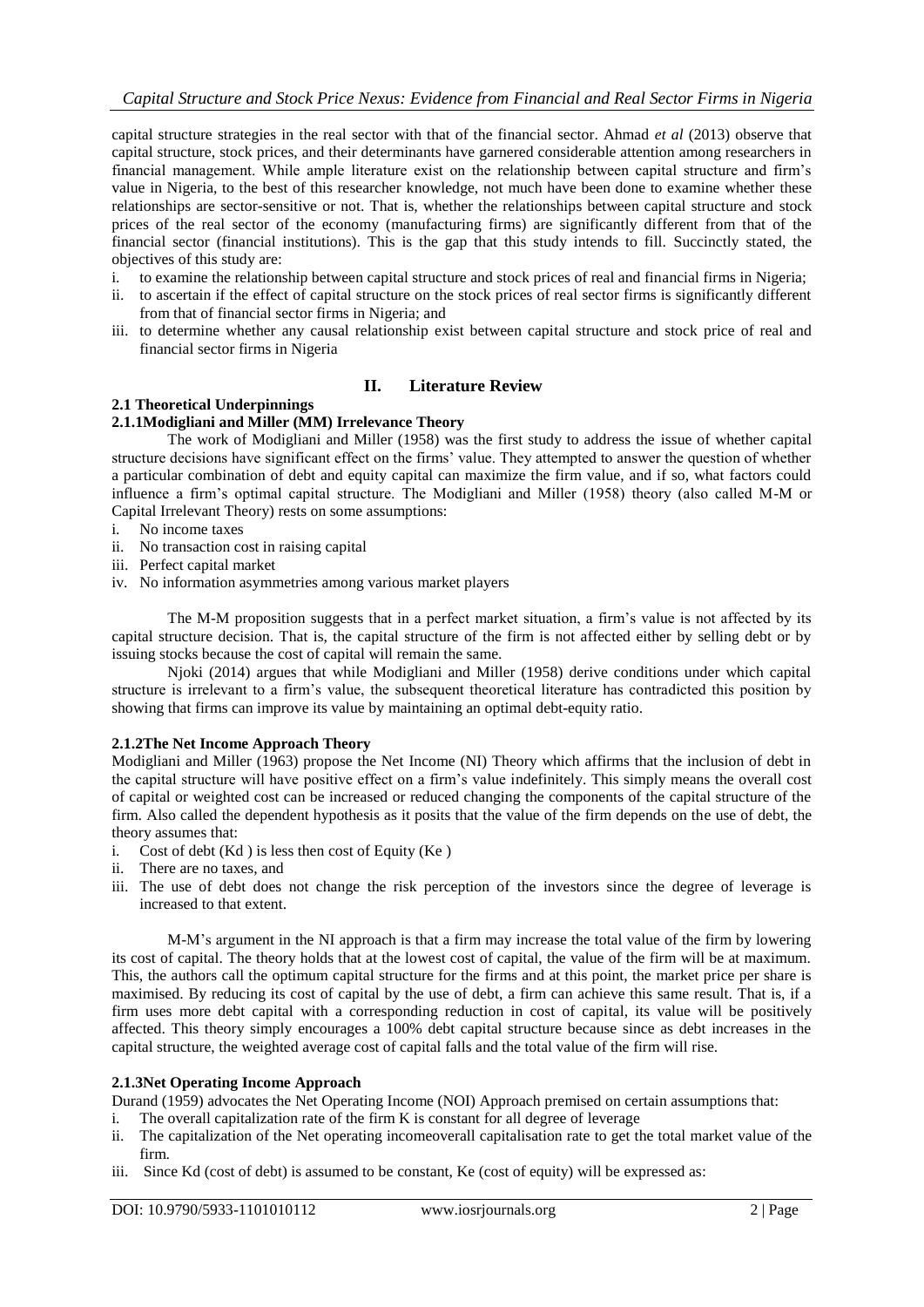The NOI approach assumes most significantly Ke is constant regardless of the level of leverage. This means that the distinction between the ratio of debt and equity in the capital structure is not significant simply because the market capitalizes the value of the firm in totality. If cheaper debt is increased in the capital structure, any effect is nullified through an increase in the use of increased equity. The NOI approach submits that the weighted average cost of capital (WACC) remains the same for all levels of leverage.

## **2.1.4Trade-off Theory**

Myers (1984) proposes the trade-off theory and argues that the decision on the source of capital for a firm is evaluated based on the various costs and benefits associated with different sources of financing in their quest to obtain an optimal capital structure. The author states that the trade-off framework views the firm as having a targeted debt-equity ratio which it is working to achieve. In a trade-off consideration, managers regard the firm"s debt-equity decision as a trade-off between interest tax shields of debt and the costs of financial distress .This is due to the tax deductibility nature of interest. According to Myers (1984), capital structure moves towards targets that reflect tax rates, assets type, business risk, profitability and bankruptcy costs. The author argues that when there are high debt related costs such as cost of bankruptcy, agency costs, and loss of non-debt tax shields, and assuming that the income from equity is not taxed, the marginal bondholder"s tax rate will be less than the corporate rate making a net tax advantage possible. Hence, managers can reach an optimal capital structure for the firm by maintaining a favourable trade-off between the tax advantage of debt and various leverage-related costs. (Xiaoyan, 2008).

## **2.1.5Agency Theory**

The development of agency theory in the 1980s, coupled with detailed research into the extent and effects of bankruptcy costs, has lead to the current mainstream view that corporations act as if there is a unique, optimal capital structure for individual firms thatcorporations act as if there is a unique, optimal capital structure for individual firms that results from a trade-off between the tax benefits of increasing leverage and increasing agency and bankruptcy costs that higher debt entails (Chen, 2003).

Theory based on agency costs illustrates that firm"s capital structure is determined by agency costs, which includes the costs for both debt and equity issue. The costs related to equity issue may include: i) the monitoring expenses of the principal (the equity holders); ii) the bonding expenses of the agent (the manager); iii) reduced welfare for principal due to the divergence of agent"s decisions from those which maximize the welfare of the principal.Besides, debt issue increases the owner-manager"s incentive to invest in high-risk projects that yield high returns to the owner-manager but increase the likelihood offailure that the debt holders have toshare if it is realized. If debt holders anticipate this, a higher premium will be required, which in turnsincrease the costs of debt. Then, the agency costs of debt include the opportunity costs caused by the impact of debt on the investment decisions of the firm; the monitoring and bond expenditures by both the bondholders and the owner-manager; and the costs associated with bankruptcy and reorganization. Since both equity and debt incur agency costs, the optimal debt-equity ratio involves a trade-off between the two types of cost (Xiaoyan, 2008). Chen (2003) notes that although remaining as the mainstream theory of capital structure, the trade-off theory has failed to explain the observed corporate behaviour particularly witnessed with the stock market reaction to leverage-increasing and leverage-decreasing transactions, which consistently yields stock prices increases and decreases.

#### **2.1.6Asymmetric Information Based Theory**

Theories based on asymmetric information assumed that firm managers and insiders possess private information about the firm"s characteristics of return stream or investment opportunities that are rarely known by outside investors. Leverage choice under this framework is either designed to mitigate the inefficiencies of investment decisions that are caused by information asymmetry (Myers and Majluf,1984) or used as a signal to outside investors about the information of insiders (Ross, 1977).

## **2.1.7 The Pecking Order Theory**

Myers and Majiluf (1984) develop the pecking order hypothesis. This theory states that firms prefer internal funds external funds. For instance, firms will prefer retained earnings to short-term debt, short-term debt to long-term debt and long-term debt to equity. The reasoning behind this argument is that firms wantto minimize the costs of raising capital when sourcing for funds from external sources.

The pecking order hypothesis states that firms will source for capital by ranking that follows this order: Internally generated funds,Short-term debt,Long-term debt;and,Equity.

The hypothesis proposes that if afirm must use external funds, it should follow the order: debt, convertible securities, preferred stock, and equity.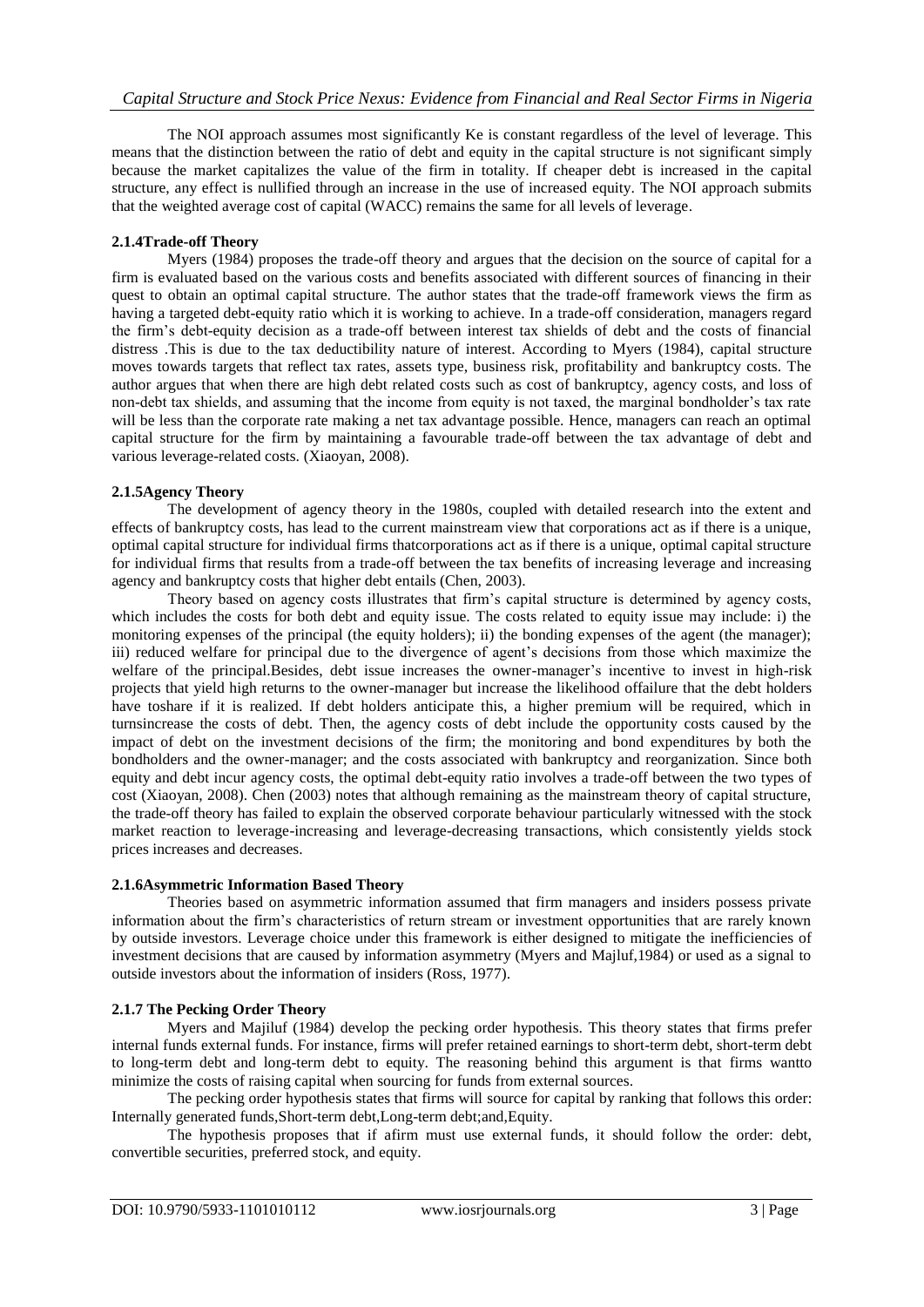## **2.1.8The Traditional Approach**

Solomon and Weston (1963) advocate the Traditional Approach which is a kind of "middle of the way" argument on the relationship between capital structure and a firm"s value. It is believed that when debt is well managed in the capital structure, the firm"s value will be positively affected and the cost of capital will fall. In essence, an optimum capital structure can be achieved through theproper leveraging. An optimum capital structure is the point at which the value of the firm is highest and the cost of capital is lowest. This approach is usually regarded as an intermediate approach. Three fundamental propositions back the Traditional approach. They include that:

- i. The cost of debt, Kd , remains the same up to a certain level after which it starts to increase
- ii. The cost of equity, Ke , remains the same or rises slowlyup to a certain level after which it starts to increase rapidly.
- iii. The average cost of capital, K , fallsup to a certain level, remains constant more or less after which it starts to increase after attaining a certain level

Thus, the traditional position implies that the cost of capital is not independent of the capital structure of the firm and that there is an optimal capital structure. At that optimal structure, the marginal real cost of debt is the same as the marginal real cost of equity in equilibrium.Before the equilibrium point, the

marginal real cost of debt is less than of equity, and after the equilibrium the marginal real cost of debt is greater than that of equity.

#### **2.2 Empirical Literature**

Much empirical works have been done to examine the impact of capital structure on firm"s performance. The inconsistencies in the results of researches carried out over the years simply point to two considerations: The need to continue to research and the need to be wary of generalizing research results.

Abdullah, Parvez, Karim and Tooheen (2015)examine the impact of financial leverage and market size on stock prices on the Dhaka stock exchange using the data of five manufacturing corporations on the Exchange. The researchers OLS to analyze the average monthly stock prices vis-à-vis the leverage ratios of the selected stocks between 2008 and 2012 and find that there is a significantly negative relationship between leverage and stock return when the overall industrial data is considered.

Njoki (2014) studies the relationship between capital structure and stock pricesof firms quoted in the Nairobi Securities Exchange using the data of 50 quoted firms listed on the Exchange. Employing the Pearson correlation analysis and a multiple regression model, the researcher finds thatstock prices increase with increase in the leverage ratio of firms listed.

Ahmad, Fida and Zakaria (2013) use the generalized method of moments (GMM) model to analyze the data of 100 non-financial firms that were quoted in the Karachi Stock Exchange with the aim of examining the co-determinants of capital structure and stock prices. The researchers conclude that that both capital structure and stock prices affect each other but that capital structure has a dominant effect on stock prices.

Muthukumaran(2012), examining the impact of capital structure on stock prices performance of 35 construction firms quoted on the Indian stock exchange, concludes that there is a statistically significant positive relationship between leverage andstock prices becauseleverage risk factor contains significant information content and it canalso be used as a strategic investment.Mohoho (2013) examines the relationship between the capital structure and value of 65 firms quoted on the Johannesburg Stock Exchange using panel analysis to analyze their data for the period  $2002 - 2011$ . The researcher finds that firms' value and capital structure have no statistically significant relationship. This is in sharp contrast to a study conducted by Idris and Bala (2015) to examine the relationship between firms" specific characteristics and stock prices of 9 food and beverage firms listed on the Nigerian Stock Exchange.Using Ordinary Least Square (OLS) and panel regression, the authors report that leverage ratio positively and significantly affectstock prices. Still in Nigeria, Olokoyo (2013) examines the impact of capital structure on the performance of 101 quoted firms in the Nigeria Stock Exchange. The researcher employs panel data techniques to examine relationship between performance, captured from three different perspectives (return on assets, return on equity and Tobin"s Q); and leverage ratios (total debt to total assets; long-term debt to total assets and short-term debt to total assets). The researcher finds that there exists significant negative between leverage and firm"s accounting performance measure (ROA) and that leverage has a significantly positive relationship with the market performance (Tobin"s Q).Few of the studies that affirm the fact that significant relationships exist between capital structure and stock price in Nigeria are Babalola (2014), Adenuga, Ige and Keshinro (2016) and Ogbulu and Emeni (2012) for gearing only. Babalola (2014) finds an inverse relationship between gearing ratio and stock price but Ogbulu and Emeni (2012) find that the relationship between equity ratio and stock price is not significant.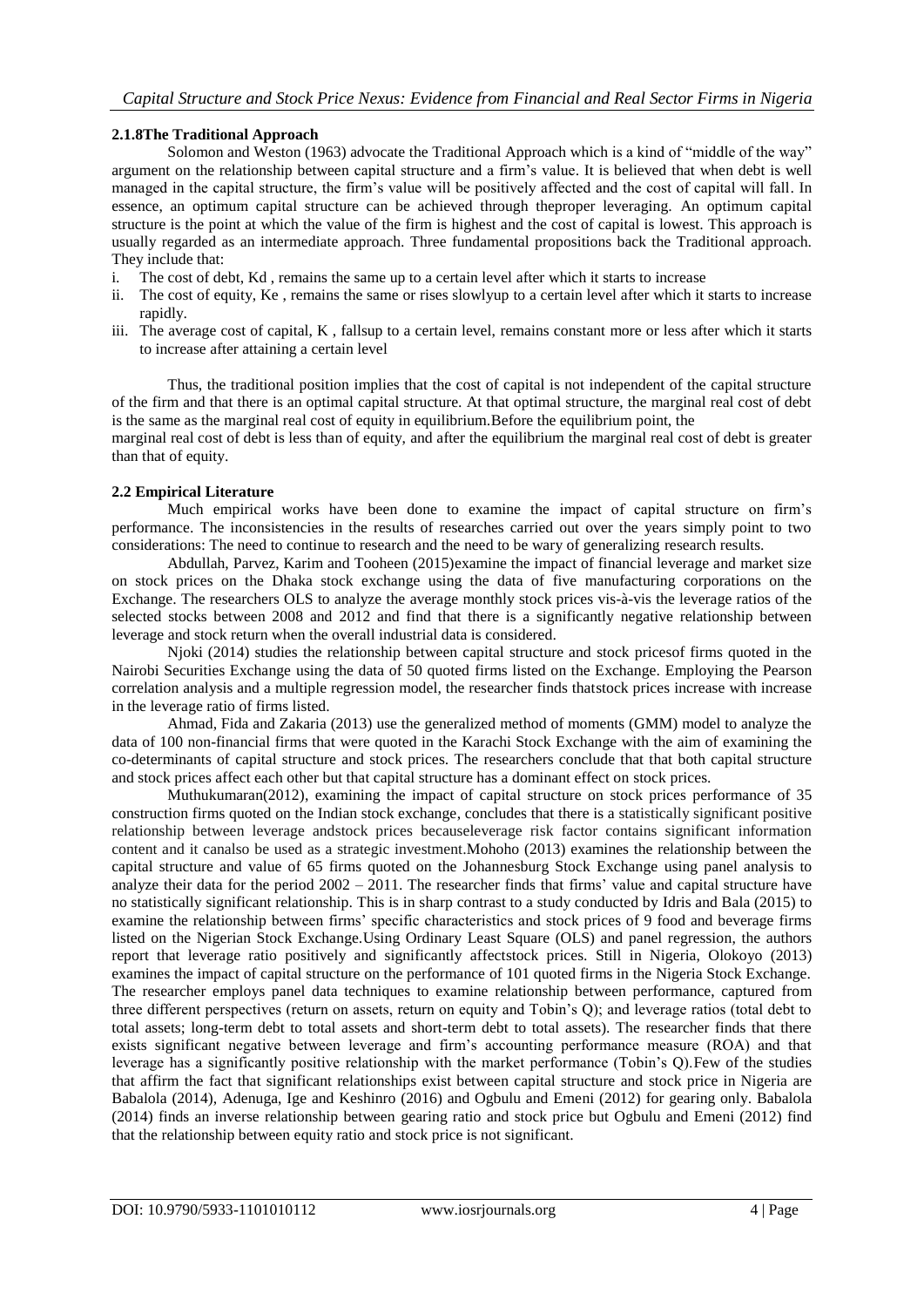## **III. Research Method**

#### **3.1 Theoretical Framework**

This research work is premised on the theory of optimal capital structure as proposed by the Traditionalist approach to the relevance of capital structure to firms" value (Solomon &Weston (1963). The Traditionalists argue that an optimum capital structure can be achieved through the proper leveraging.

#### **3.2Model Specification**

This work used a panel data model that is built upon the existing empirical models to investigate the relationship between capital structure variables and stock prices of selected quoted firms in Nigeria. The study employed the panel data econometric technique to test the significance of various capital structure indicator variables on stock prices. The model used by Andow and Wetsi (2018) was adapted and modified for the purpose of the panel data analysis in this study. The researchers study the relationship between capital structure and share price of quoted deposit money banks in Nigeria. This study modified their modelby expanding the scope of quoted firms and the explanatory variables in the model. whereas their model captures only deposit money banks, this research covers other non-financial firms in addition to financial institutions. The model is specified as follows:

STP = f(EQR, DCR, GRR, DPS, EPS) …………………..(3.1) Specifying equation (3.1) in econometric form, it becomes:  $STP_{it} = a + \beta_1 EQR_{it} + \beta_2 DCR_{it} + \beta_3 GRR_{it} + \beta_4 DPS_{it} + \beta_5 EPS_{it} + \epsilon_{it}$ …………(3.2) Where:  $STP_{it}$  = Stock prices of selected firms *t* in period *t* EQRi<sub>,t</sub>= Equity ratio of selected firms *i*in period *t*.

DCR=Debt ratio of selected firms *i*in period *t*.

 $GRR_{it}$  = Gearing ratio of selected firms *i*in period *t*.

 $DPS_{it}$  = Dividend per share of selected firms I in period it

 $EPS_{it}$  = Earnings per share

ε*i,t*= component unobserved error term.

*a* = constant term

 $\beta_1$ ……  $\beta_4$  = are regression parameters

 $i =$  firms identifier

 $t =$  time variable

#### **3.3 Definition of Variables**

- a. Stock price: This refers to the stock price of selected firms. For the purpose of this study, the stock price is the price quoted on the stock exchange as at the last trading day of each year.
- b. Equity Ratio: This is defined as total capital employed by the firm divided by the equity component of the total capital. It is a measure of the actual percentage of the capital that is owned by the shareholders of the firm. The component of equity in this study includes share capital, share premium and retained earnings.
- c. Debt Ratio: Debt ratio is defined as total capital employed by the firm divided by the long term debt component of the total capital. It is a measure of the actual percentage of the capital that is owned by the long term creditors of the firm.
- d. Gearing Ratio: This is the ratio of long-term debt to equity in the capital structure. It measures the exposure of equity holders to risk. The higher the ratio, the higher the firm is said to be levered.
- e. Dividend Per Share (DPS): Dividend per share is the profit after interest and taxes that is attributable to ordinary share capital. It is obtained by dividing the net profit into the number of ordinary shares.
- f. Earnings Per Share (EPS): The EPS is the portion of a company"s earnings apportioned to a unit of ordinary share. The EPS is the total number of ordinary shares divided by net profit or profit after tax.

#### **3.4 Sources of Data**

The data used in this study are from secondary sources. This study used the periodic data of 15 selected commercial banks and 15othermanufacturing firms in the real sector that are quoted on the Nigerian Stock Exchange spanning a ten-year period (2008 to 2017). The choice of 15 firms from each of the sectors and number of years is for convenience, availability of data and balanced representation.The selection of firms from the real sector was done to cover most of the groups on the Stock Exchange. The data was sourced from the Nigerian Stock Exchange daily price listand the annual reports of the selected firms.Table 2.1 shows the distribution of the firms selected.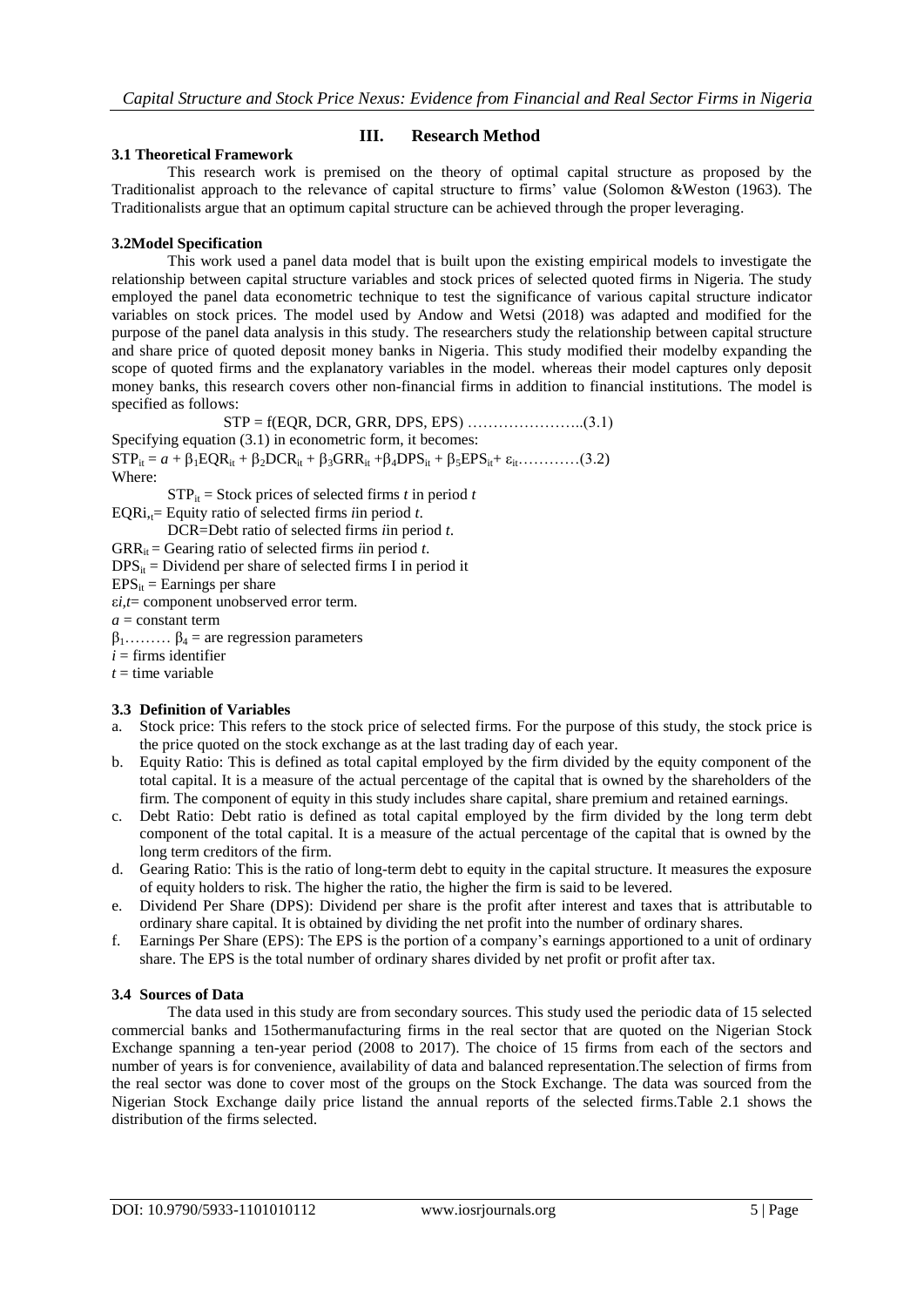## **3.5 Estimation Techniques**

## **3.5.1Panel Data Analysis**

A panel data set contains *n* entities or subjects, each of which includes *T* observations measured at 1..... *t* time period. Thus, the total number of observations in the panel data is *nT*. The data set for this research includes the stock price on the last trading day of each year, equity/total capital ratio, debt/total capital ratio, debt/equity ratio(gearing),the earnings per share and the dividend per share of selected quoted firms in Nigeria. The data cover a period of ten(10) years from 2008-2017 for a total of 30 quoted firms in Nigeria. The dependent variable is the stock price (STP) while the other capital structure variables are independent or explanatory variables.

Fixed and random effect test will be carried out on the regression result to determine the better choice. The fixed effects model is denoted as

$$
y_{ii} = \alpha + \beta' X_{ii} + \mu_{ii},
$$
  
\n
$$
\mu_{ii} = \mu_i + \nu_{ii}.
$$
\n(3.3)

 $\mu$ <sub>i</sub> are individual-specific, time-invariant effects (for example in a panel of countries this could include geography, climate etc.) and because we assume they are fixed over time, this is called the fixed-effects model;while the random effects model assumes that:

$$
\mu_i \approx i.i.d.N(0, \sigma_{\mu}^2)
$$
  
and,  

$$
v_{ii} \approx i.i.d.N(0, \sigma_{\mu}^2)
$$
 (3.6)

$$
v_{ii} \approx i.i.d.N(0,\sigma_v^2)
$$

that is, the two error components are independent from each other.

## **3.5.2 Chow Test**

The Chow test is a [statistical](http://en.wikipedia.org/wiki/Statistical) and [econometric](http://en.wikipedia.org/wiki/Econometric) test of whether the coefficients in two [linear regressions](http://en.wikipedia.org/wiki/Linear_regression) on different data sets are equal. The Chow test is used to test for the presence of a [structural break](http://en.wikipedia.org/wiki/Structural_break) in orderto check if the independent variables have different impacts on different subgroups of the population or different periods. This research used the Chow test to ascertain if whether the size variables have different effects on the performance variables in the financial and manufacturing sectors in Nigeria.The Chow (1960) test holds that if the researchdata is modelledas:

$$
y_t = a + bx_{it} + cx_{2t} + \varepsilon \tag{3.7}
$$

and we then split our data into two groups, so that we have

$$
y_t = a_1 + b_1 x_{1t} + c_1 x_{2t} + \varepsilon
$$
\n(3.8)

$$
y_t = a_2 + b_2 x_{1t} + c_2 x_{2t} + \varepsilon
$$
\n(3.9)

so that each model will take care of each group financial and manufacturing sectors data.Th[e null hypothesis](http://en.wikipedia.org/wiki/Null_hypothesis) of the Chow test assumes that  $a_1 = a_2$ ,  $b_1 = b_2$ , and  $c_1 = c_2$ , and that the [model errors](http://en.wikipedia.org/wiki/Errors_and_residuals_in_statistics)*ε* are independent and [identically distributed](http://en.wikipedia.org/wiki/Independent_and_identically_distributed) from a [normal distribution](http://en.wikipedia.org/wiki/Normal_distribution) with unknown [variance.](http://en.wikipedia.org/wiki/Variance)

If  $S<sub>C</sub>$  is the sum of squared [residuals](http://en.wikipedia.org/wiki/Errors_and_residuals_in_statistics) from the combined data,  $S<sub>I</sub>$  be the sum of squared residuals from the first group, and  $S_2$ be the sum of squared [residuals](http://en.wikipedia.org/wiki/Errors_and_residuals_in_statistics) from the second group.  $N_I$  and  $N_2$  are the number of observations in each group and *k*is the total number of parameters.

Then the Chow test statistic is expressed as:

$$
\frac{\left[S_c - (S_1 + S_2)\right]/(k)}{(S_1 + S_2)/(N_1 + N_2 - 2k)}
$$
\n(3.10)

The test statistic follows the *F* [distribution](http://en.wikipedia.org/wiki/F_distribution) with *k*and  $N_1 + N_2 - 2k$  [degrees of freedom.](http://en.wikipedia.org/wiki/Degrees_of_freedom_%28statistics%29)

## **3.5.3 Panel Granger Causality Test**

The study used Granger causality modelling to determine if there exists causation between stock prices and capital structure variables and also determine the direction of causation. The Granger causality test is performed as follows:

$$
Y_{t} = \sum_{i=1}^{k} a_{i} X_{t-i} + \sum_{j=1}^{k} b_{j} Y_{t-j} + u_{1,t}
$$
\n(3.11)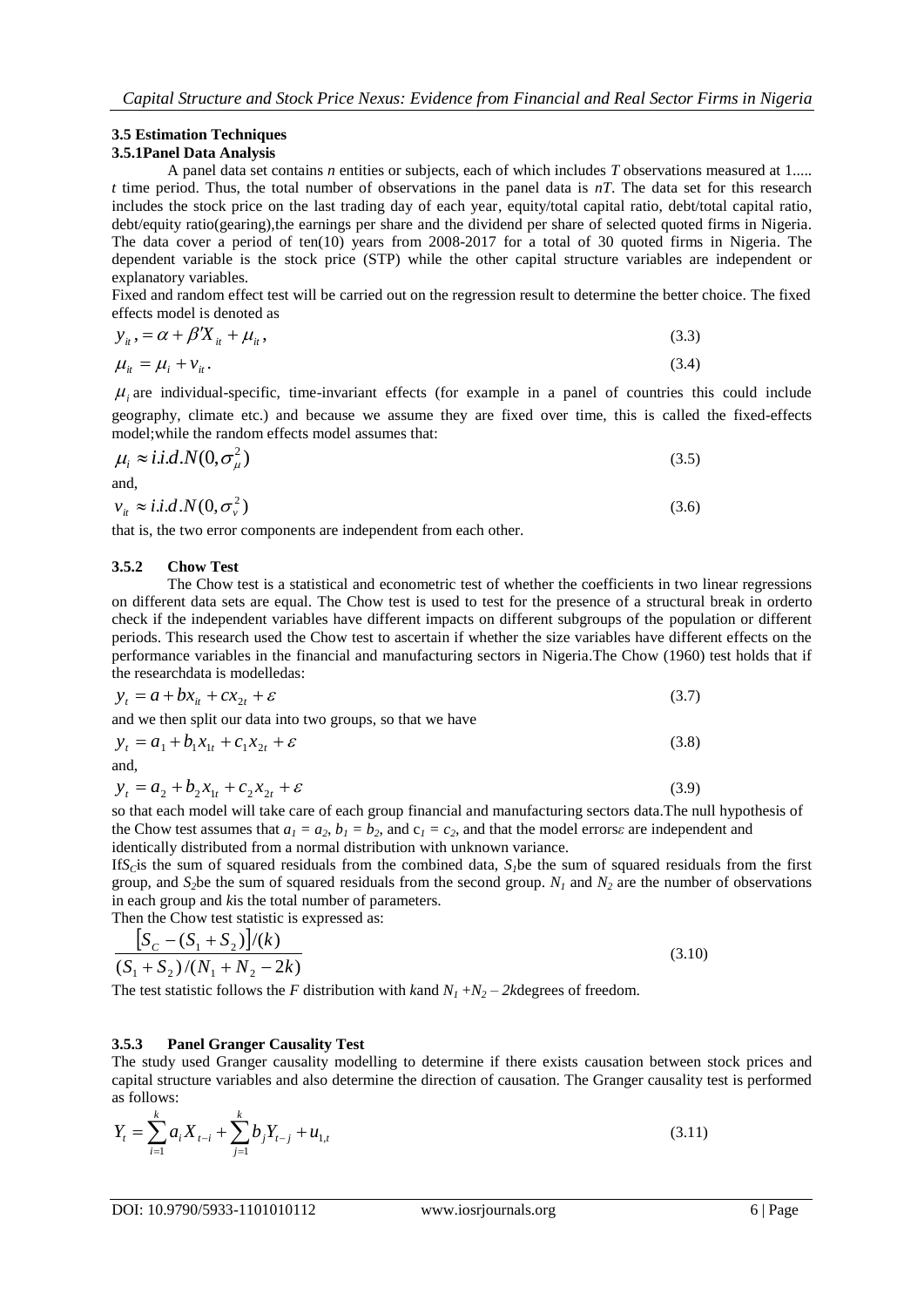$$
X_{t} = \sum_{i=1}^{k} c_{i} Y_{t-i} + \sum_{j=1}^{k} d_{j} X_{t-j} + u_{2,t}
$$
\n(3.12)

*X* and *Y* in the equations are stationary time series.

The standard Granger causality test examines whether past changes in one stationary variable *Xt*help predict current changes in another stationary variable  $Y_t$ , beyond the explanation provided by past changes in *Y*<sub>*t*</sub></sub> itself (Granger, 1969). If not, then *X*<sub>*d*</sub> does not "Granger cause" *Y*<sub>t</sub>.

From Equations (3.11) and 3.12), the hypothesis that *X* does not Granger cause *Y* is rejected if  $a_t$  and  $d_t$ are jointly significant.

#### **3.6 Evaluation Techniques**

This research is evaluated for significance and theoretical consistency. For this purpose, various criteria are employed which includes; the economic *a-priori* expectation, the statistical criteria (coefficient of multiple determination  $(R^2)$  *and the test of overall significance (F-test).* 

## **3.7** *A-priori* **Expectation**

Hypothetically, the study expects that there is a direct relationship between stock prices (STR),equity ratio (EQR), dividend per share (DPS) and earnings per share (EPS) while debt ratio (DCR) and gearing ratio (GRR) are expected to have inverse relationship withstock prices.

## **IV. Results And Discussion**

#### **4.1 Analysis of Pooled Regression Results**

The Pooled Ordinary Least Square (OLS) regression estimation technique was used in this study. The pooled OLS, being a restrictive technique, assumes that the regression coefficients and constant estimates are the same for all cross sectional observations over time. The pooled regression technique does not recognize the possibility of heterogeneity in cross sectional data and time series.

#### **4.1.1 Pooled OLS Regression Model**

This study pooled all the 260 observations and ran the regression model without cognisance of the cross section and time series nature of data. Table 4.1 presents the results of the pooled regression analysis.

| Dependent Variable = $STP$ |             |          |             |        |
|----------------------------|-------------|----------|-------------|--------|
| Variable                   | Coefficient |          | t-Statistic | Prob.  |
| С                          | $-11.38812$ | 73.20831 | $-0.155558$ | 0.8765 |
| <b>EOR</b>                 | $-0.090989$ | 0.727692 | $-0.125038$ | 0.9006 |
| <b>DCR</b>                 | 0.364900    | 0.786215 | 0.464123    | 0.6430 |
| <b>GRR</b>                 | $-0.002171$ | 0.006752 | $-0.321527$ | 0.7481 |
| <b>EPS</b>                 | 0.616962    | 0.510119 | 1.209447    | 0.2276 |
| <b>DPS</b>                 | 33.07547    | 1.355461 | 24.40164    | 0.0000 |
| R-Squared                  |             | 0.764531 |             |        |
| Adjusted R-Squared         |             | 0.759896 |             |        |
| F-Statistic                |             | 164.9400 |             |        |
| Prob (F-Statistic)         |             | 0.000000 |             |        |

**Table 4.1:** Extracts from the Pooled OLS Regression Models Result

Source: Authors' computation (2018)

The first objective of this study is to examine the relationships that exist between capital structure variables (EQR, DCR, GRR, EPS and DPS) and the stock prices of selected firms (STP). The null hypothesis is that capital structure does not have significant effect on stock prices.From Table 4.1 which shows the result of the pooled OLS regression, while the equity ratio (EQR) and gearing ratio (GRR) have inverse effects on stock prices, the debt ratio (DCR), earnings per share ((EPS) and dividend per share (DPS) all have positive effects on stock prices. The parameter estimates show that among the variables, GRR, DCR, EPS and DPS conform to the expected *a-priori* expectations while EQR contradicts it.

From Table 4.1, aunit increase in equity ratio, debt ratio, gearing ratio, earnings per share and dividend per share will bring about an decrease of 0.090989, an increase of 0.364900, a decrease of 0.002171, an increase of 0.616962 and an increase of 33.07547 units in stock price respectively.

However, the respective t-Statistic and probabilities attached to the explanatory variables show that among the effects, only that of dividend per share (DPS) is significant at 5% level of significance with a probability of 0.0000. The  $R^2$  value of 0.76745 means that about 76.45% of variations in the dependent variable is explained by the explanatory variables. The F-Statistic of 0.0000 also shows that the estimated model is statistically significant in its overall assessment.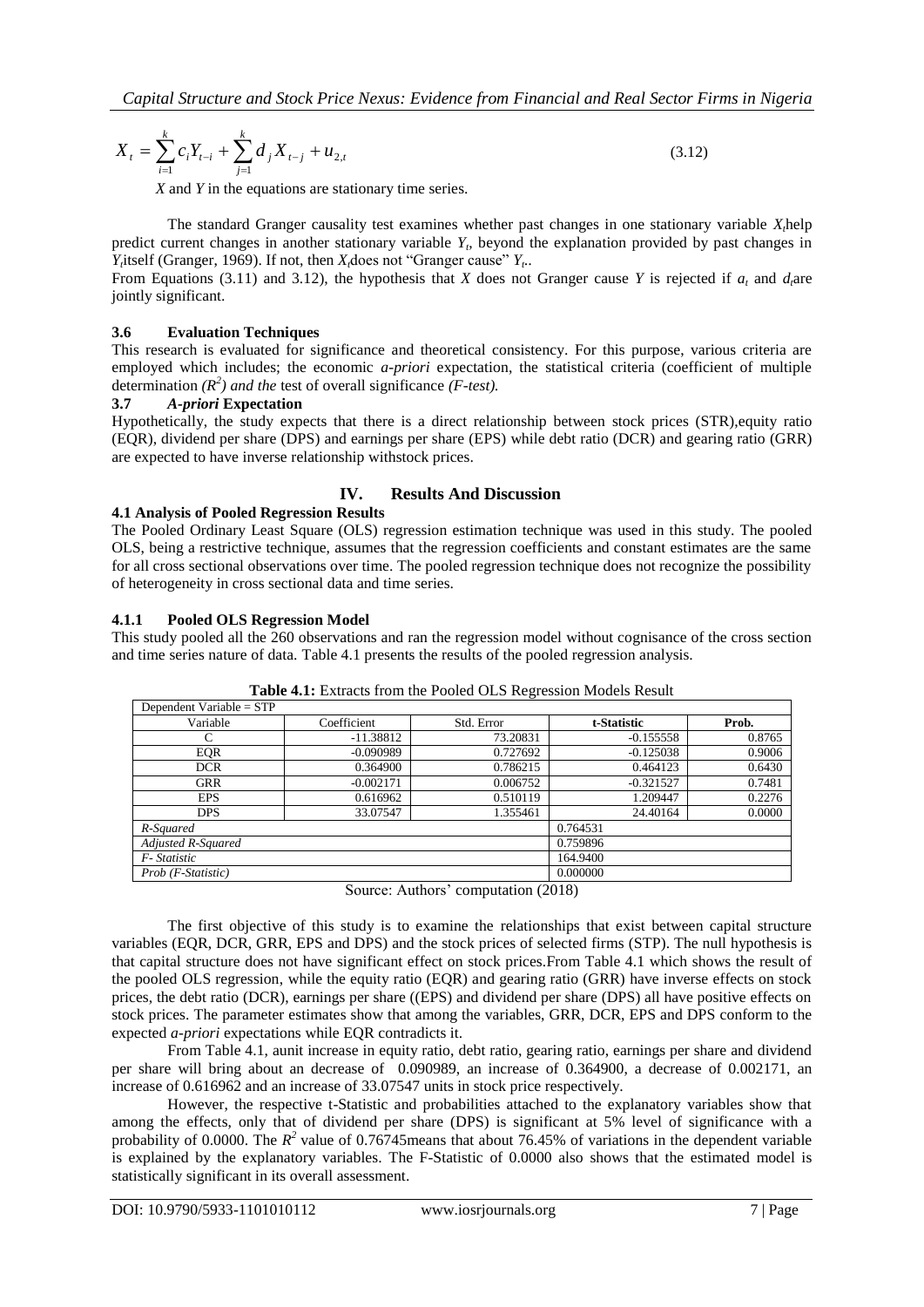These results, notwithstanding, the OLS assumption that the regression coefficients and constant estimates are the same for all cross sectional observations over time denies the fact that the firms selected may have some elements of individuality or heterogeneity. This problem thus necessitates the need to carry out the fixed and random effects analyses.

## **4.1.2 Fixed Effect (Least Square Dummy Variable) and Random Effects Tests**

The fixed effect model recognizes heterogeneity or individuality among the 30 firms studied making each firm to have its own intercept value. Fixed effect is premised on the fact that although the intercept may differ across individual firms, the intercept is fixed over time, that is, it is time invariant. The purpose of the fixed effect test is toidentify the effect of some variables that are not captured in the original pooled OLS model.

On the other hand, the random effect model assumes that the firms under study have a common mean value for the intercept, that is, the heterogeneity is random rather than fixed and that the random effect is incorporated into the error term, thus forming a composite error term. Table 4.2 shows the result of the fixed effects and the random effects models.

| <b>Fixed Effects Model</b>     |             |            |             | $\circ$<br>Random Effects Model |                     |               |            |             |        |
|--------------------------------|-------------|------------|-------------|---------------------------------|---------------------|---------------|------------|-------------|--------|
| Dependent Variable = $STP$     |             |            |             | Dependent Variable = STP        |                     |               |            |             |        |
| Varia                          | Coefficient | Std. Error | t-Statistic | Prob.                           | Variable            | Coefficient   | Std. Error | t-Statistic | Prob.  |
| ble                            |             |            |             |                                 |                     |               |            |             |        |
|                                |             |            |             |                                 |                     |               |            |             |        |
| C                              | 14.27019    | 67.78820   | 0.21051     | 0.8335                          | C                   | $-5.071360$   | 66.08114   | $-0.07674$  | 0.9389 |
| <b>EQR</b>                     | $-0.061440$ | 0.659070   | $-0.09322$  | 0.9258                          | <b>EOR</b>          | $-0.026872$   | 0.642204   | $-0.04184$  | 0.9667 |
| <b>DCR</b>                     | $-0.526243$ | 0.765960   | $-0.68704$  | 0.4928                          | <b>DCR</b>          | $-0.010262$   | 0.723578   | $-0.01418$  | 0.9887 |
| <b>GRR</b>                     | 0.001574    | 0.005763   | 0.27319     | 0.7850                          | <b>GRR</b>          | $-8.25E - 05$ | 0.005678   | $-0.01453$  | 0.9884 |
| <b>EPS</b>                     | 0.303620    | 0.438440   | 0.69250     | 0.4894                          | <b>EPS</b>          | 0.383079      | 0.434659   | 0.881333    | 0.3790 |
| <b>DPS</b>                     | 31.77797    | 2.546809   | 12.47756    | 0.0000                          | <b>DPS</b>          | 33.07644      | 1.928813   | 17.14860    | 0.0000 |
| R-Squared                      |             |            | 0.872829    |                                 | R-Squared           |               |            | 0.579451    |        |
| Adjusted R-Squared             |             | 0.847513   |             | Adjusted R-Squared              |                     |               | 0.571173   |             |        |
| F-Statistic                    |             | 34.47690   |             | F-Statistic                     |                     |               | 69.99453   |             |        |
| $Prob(F-statistic)$            |             |            | 0.000000    |                                 | $Prob(F-statistic)$ |               | 0.000000   |             |        |
| $\alpha$ and $\alpha$<br>0.010 |             |            |             |                                 |                     |               |            |             |        |

**Table 4.2:** Summary of the Fixed Effects and Random Effects Model Regression Results

Source: Author"s computation, 2018.

Estimates on Table 4.2 show that out of the five explanatory variables, while three (DCR, EPS and DPS) conform to the expected *a-priori* relationship with the dependent variable in the fixed effects model, four (DCR, GRR, EPS and DPS conform to the *a-priori expectation in* the random effects model.. However, in order to ascertain the appropriate choice of either of these estimated models, the study employed the use of HausmanTest.

## **4.2 The Hausman Test**

A technique called the Hausman (1978) test is used to test for the existence of model mis-specification in our analysis of panel data. This test primarily enables the choice of a better model between fixed and random effects models to be used in the analysis. This it does by determining whether there is substantial disparity between the estimates of the fixed and random effects estimators. The Hausman test statistic is estimated using the asymptotic chi-square distribution consisting of one null and one alternative hypothesis in the form:

H<sub>0</sub>: Random effect model is preferred, therefore should be employed.

H<sub>1</sub>: Fixed effect model is preferred, therefore should be employed.

The decision rule is that the null hypothesis cannot be rejected if the probability of the chi-statistic calculated is higher than the 5% levelof significance, and vice-versa. The extracts from the result of the Hausman test (AppendixI(D)) is shown in Table  $4.3$ 

**Table 4.3:** Summary of Hausman Test Cross-section Random effects

| <b>Test Summary</b>  | Chi-Sq. Statistic | Chi-Sq. d.f. | Prob.  |
|----------------------|-------------------|--------------|--------|
| Cross-section random | 2.572768          |              | 0.7655 |

Source: Author's Computation with E-Views 8 (2019).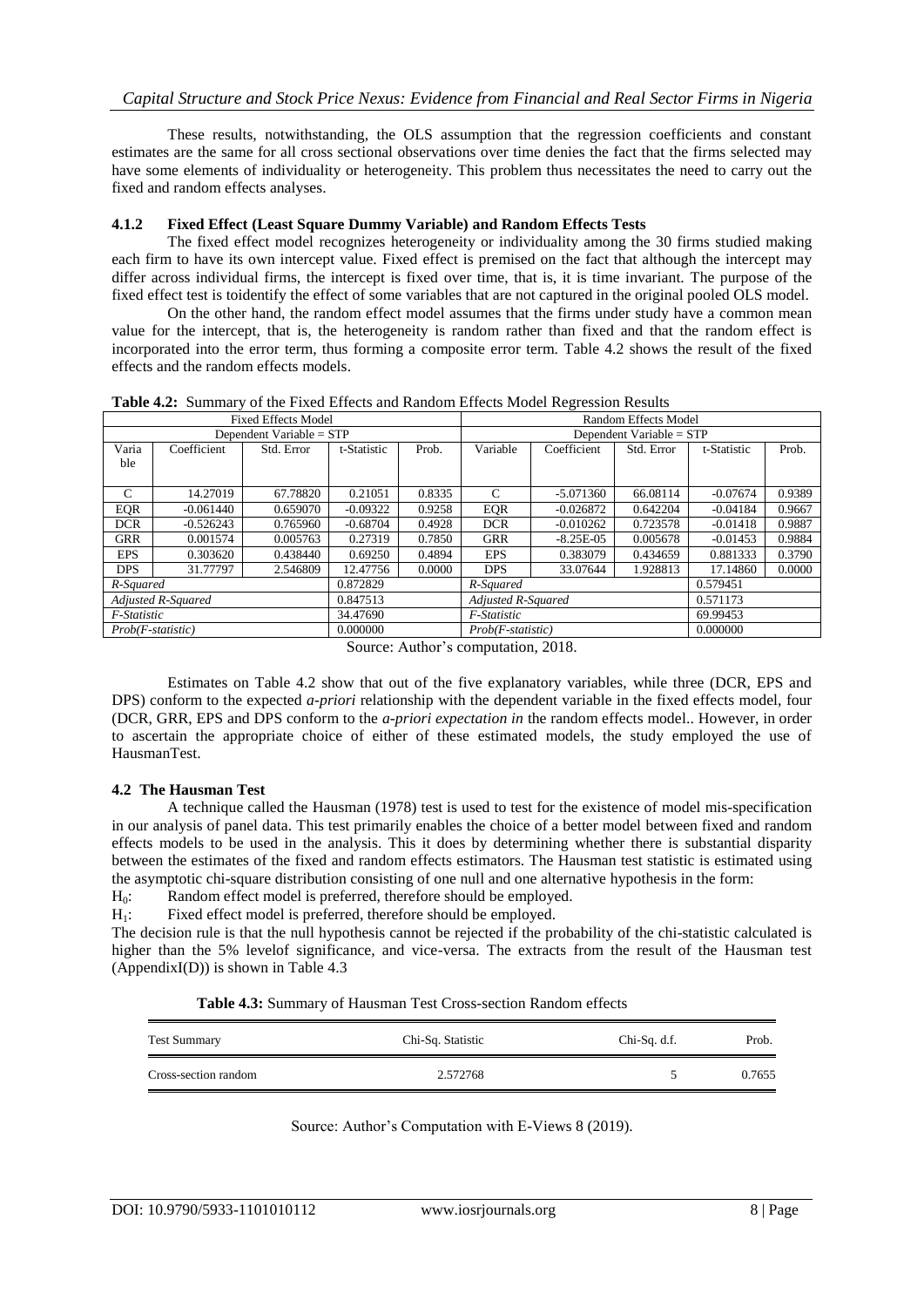Table 4.4 shows that the probability values of the Chi-square statistic is 0.7655 or 76.55% which is far higher than the 5% level of significance, implying that the null hypothesis cannot be rejected and the alternative hypothesis cannot be accepted, hence, the hypothesis that the random effect model is preferred cannot be rejected and is therefore used in the analysis.

From Table 4.2, the results of the random effect model in show that equity ratio (EQR), debt ratio (DCR) and gearing ratio (GRR) are all negatively related to stock prices, but these relationships are statistically insignificant. These variables have coefficients of -0.026872, -0.010262 and -8.25E-05 and probabilities of 0.9667, 0.9887 and 0.9884 respectively.Thus a unit increase in EQR, DCR and GRR will cause a statistically insignificant fall of 0.026872, 0.010262 and 0.000825 in stock price respectively. The earnings per share (EPS) though positively related to stock prices is also not statistically insignificant with a coefficient of 0.383079 and a probability of 0.379.A unit increase in EPS will cause a statistically insignificant rise of 0.383079 in stock price. Only the dividend per share (DPS) has a positive and statistically significant relationship with stock price with a coefficient of 33.07644 and a probability of 0.0000. For the DPS, a unit increase will bring about a significant increase of 33.07644 in stock prices. The  $R^2$  value of 0.579451 implies that about 57.95% of the behaviour in stock price is explained by the capital structure variables. The F-Statistic of 0.0000 also implies that the estimated model is statistically significant on the whole.

## **4.3 Chow Test**

The second objective of the study is to ascertain if the effects of capital structure strategies on the stock prices of financial institutions are significantly different from that of the manufacturing firms in Nigeria. This is down by employing the Chow test of *poolability*.The test is used examine the structural change between the two groups (financial and manufacturing sectors) examined in this study. The F-test shall be employed to ascertain if there exist significant structural changes between these two groups.

Financial Sector Group: *Yt = <sup>1</sup> +2<sup>t</sup> +1t n1= 132 ……………………. (4.1)* Real Sector Group:  $Y_t = \gamma_1 + \gamma_2 X_t + \mu_{2t}$   $n_2 = 100$  *…………………..* (4.2) The Two Groups:  $Y_t = \varphi_1 + \varphi_2 X_t + \mu_{3t}$  $n = (n_1 + n_2) = 232$  ……….. *(4.3)* 

Model (4.3) states that there exists no difference between the two groups (sectors)and therefore it is theestimate of the relationship between stock price and the explanatory variables for the two groups consisting of 232 observations. This means that the regression model holds that the intercept as well as the slope coefficient remains the same for the two groups over the entire period; that is, there is no structural break. Holding this assumption as true, then,  $\phi_1 = \lambda_1 = \gamma_1$  and  $\phi_2 = \lambda_2 = \gamma_2$ . On the other hand, equations (4.1) and (4.2) assume that the regressions in the two groups are different; signifying that the intercept and the slope coefficients are different. For the purpose of examining the difference between the effect of capital structure on stock prices of financial and the manufacturing (real) sector firms in the Nigeria, the 30 firms under study were divided into two equal groups of 15 firms each.The Chow test hypothesis is stated as:

H0: There is no significant structural change/break between the groups.

 $H<sub>1</sub>$ : There is significant structural change/break between the groups

and the *F –Statistic is estimated as:*

$$
F = \frac{(RSS_R - RSS_{UR})/k}{(RSS_{UR})/(n_1 + n_2 - 2k)} \approx F_{k,(n_1 + n_2 - 2k)} \quad \dots \dots \dots \dots \dots \tag{4.4}
$$

*where*:

 $RSS<sub>R</sub>$  = Residual Sum of Square = 1178349.709  $RSS_{UR}$  = Unrestricted Residual Sum of Square (RSS<sub>1</sub>+ RSS<sub>2</sub>) = 8652513 + 16181364 = 10270877<br>F = (1178349.709 - 10270877)/5 = 1818505.458  $F = (1178349.709 - 10270877)/5$  $[(10270877)/(100+132-2(5))]$  46265.21171  $= 39.30610908$ 

The F value of 39.30610908 is the calculated value of F. The decision in Chow test is not to reject the null hypothesis if the *value* of F calculated is less than its critical (Table) and vice-versa.From the *F* Table, the 5% critical value of *F* for k=5 and  $n = 222 (n_{1+} n_2 - 2k)$  degree of freedom is 2.26 which is far lesser than the calculated value of F (i.e 39.31). This means that we cannot accept the null hypothesis of parameter stability. In essence, the hypothesis that there exists a structural break between the two groups (regressions 4.1 and 4.2) cannot be rejected, that is, the effect of capital structure variables on stock prices differ between the financial and real (manufacturing) sectors of the Nigerian economy.

These results have sufficiently addressed the second objective of the study.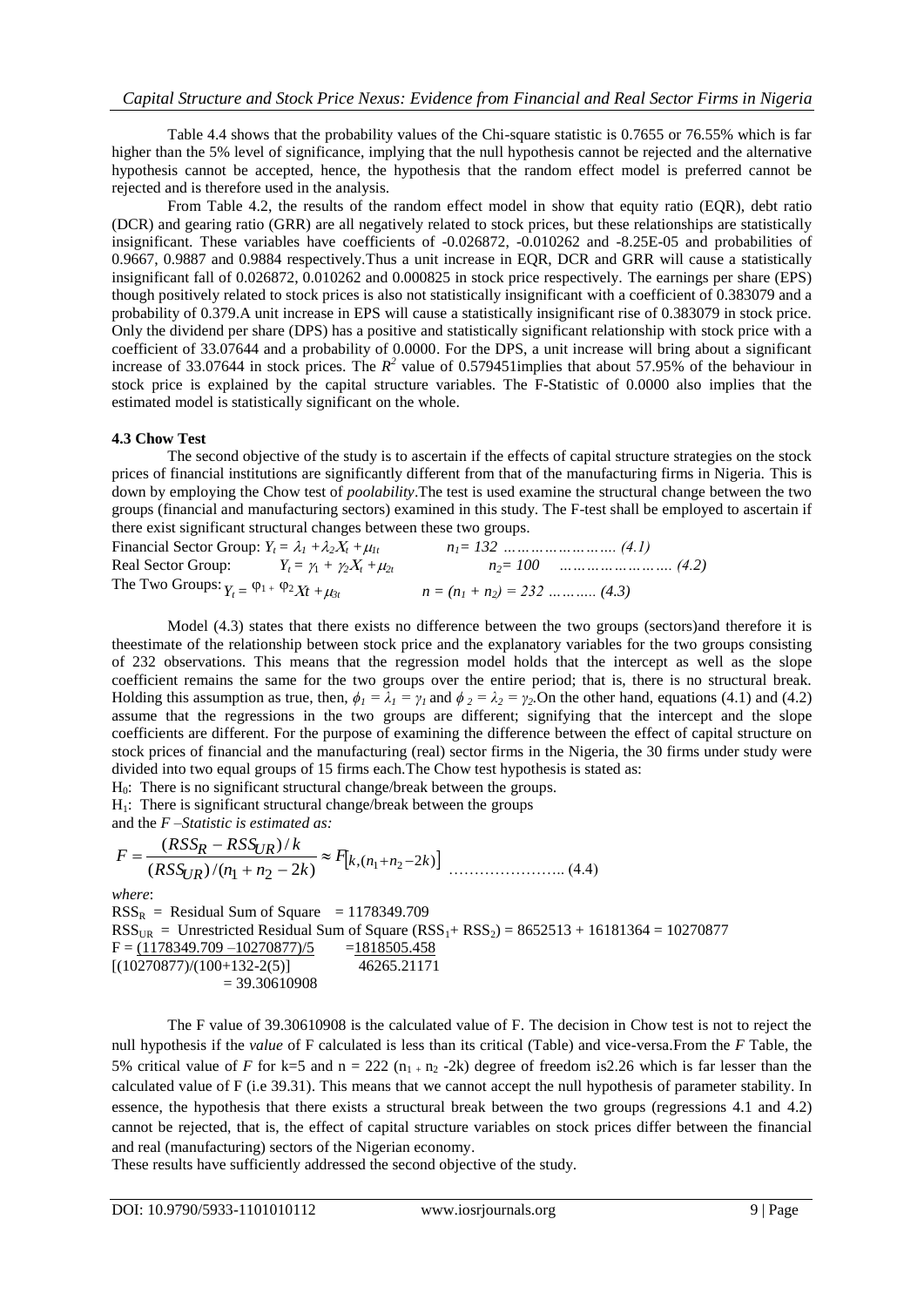## **4.4 Panel Causality Test**

The third and final objective of this research work is to ascertain if causality exists andthe direction of such causality between capital structure variables and stock prices of selected quoted firms in Nigeria. The third hypothesis states that there is no causal relationship between capital structure variables and stock prices of selected quoted firms in Nigeria

The decision rule of the causality test states that if the probability value of the estimate is higher than the 5 percent (0.05) level of significance, we do not reject the null hypothesis, and vice versa. Table 4.3 shows the

extracts from the results of the Granger causality test.

Pairwise Granger Causality Tests Date: 11/21/18 Time: 14:34

| Sample: 2008 2017<br>Lags: 2   |     |                    |        |
|--------------------------------|-----|--------------------|--------|
| Null Hypothesis:               | Obs | <b>F-Statistic</b> | Prob.  |
| EQR does not Granger Cause STP | 214 | 0.53390            | 0.5871 |
| STP does not Granger Cause EQR |     | 0.33417            | 0.7163 |
| DCR does not Granger Cause STP | 214 | 0.62496            | 0.5363 |
| STP does not Granger Cause DCR |     | 0.59734            | 0.5512 |
| GRR does not Granger Cause STP | 212 | 0.00377            | 0.9962 |
| STP does not Granger Cause GRR |     | 0.08112            | 0.9221 |
| EPS does not Granger Cause STP | 216 | 2.26700            | 0.1061 |
| STP does not Granger Cause EPS |     | 5.94418            | 0.0031 |
| DPS does not Granger Cause STP | 195 | 23.3808            | 8.E-10 |
| STP does not Granger Cause DPS |     | 35.4082            | 9.E-14 |

**Table 4.4** Granger Causality Test Results

Source: Author's Computation from E-Views 8 (2018)

The results of the Granger causality test (Table 4.3) show that out of the explanatory variables, only two (Earnings per share and Dividend per share ) have causal relationship with stock prices. While earnings per share has a uni-directional causality with stock price (which originates from stock price), dividend per share and stock price have a bi-directional causality, that is, these variables Granger cause each other.

## **V. Summary of Findings, Conclusions And Recommendations**

#### **5.1 Summary and Conclusion**

This study set out to examine the nexus between capital structure and stock prices of 30 selected quoted firms in Nigeria.Specifically, the study addressed three objectives: examined the effect of capital structure variables on stock prices of financial and real (manufacturing) sector firms in Nigeria; compared the effects of these capital structure variables between the two sectors; and examined if there exist causality between the capital structure variables and stock price the direction of such causality. The findings of the research show that out of the five capital structure variables examined, three (equity ratio, debt ratio and gearing ratio) have negative but insignificant relationship with stock price; one (earnings per share) has a positive but insignificant effect on stock price while one (dividend per share) has positive and significant effect on stock prices. Out of the five capital structure variables, only equity ratio (EQR) fails to conform with the *a-priori* expectation. The EQR was discovered to have inverse relationship stock prices. The reason for this cannot be far-fetched. The last decade has witnessed persistent crashes in stock price on the Nigerian Stock Exchange. The stock price boom that attended the market between 2004 and 2006 soon gave way to consistent fall from 2007 till date. The inverse effect of debt and gearing ratios are expected as risk-averse investors are cautious in investing in highly levered firms. However, this inverse relationship contradicts some earlier studies that arrived that at the conclusion that leverage positively affects firms"value. It should be noted that these inverse relationships are by no means significant. The positive effect of earnings per share and dividend per share on stock prices is also expected as dividend payments and earnings/profits are signals to investors that a firm is doing well.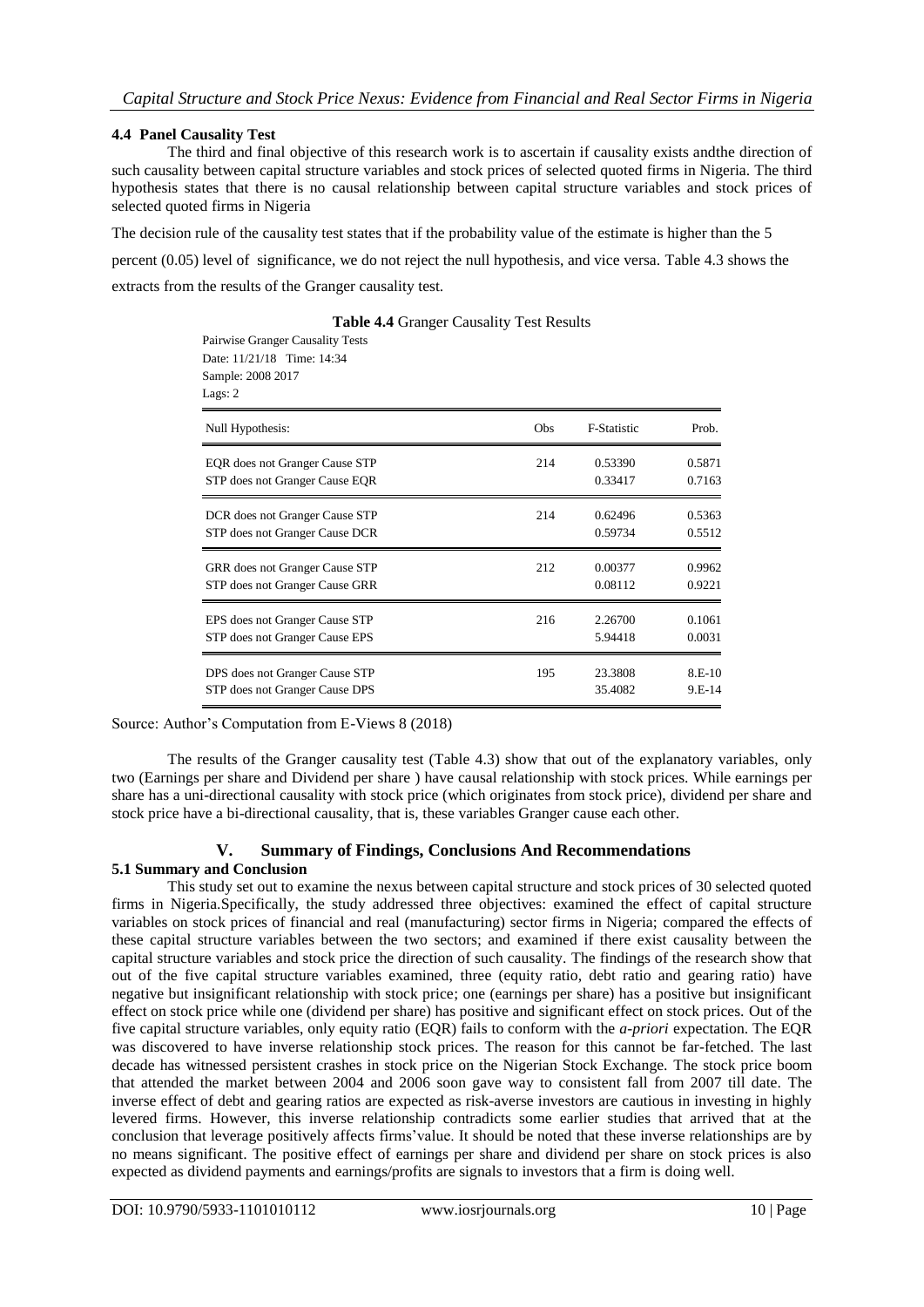## *Capital Structure and Stock Price Nexus: Evidence from Financial and Real Sector Firms in Nigeria*

Furthermore, the results of analysis using the Chow test reveal that the effect of capital structure on stock price is different between firms in the financial sector and those in the real/manufacturing sector of the Nigeria economy. The major gap identified in literature is that, to the best of this researcher"s knowledge, past empirical works arrive at general conclusion for all category of firms. Ananalysis based on sectors is important to show whether findings can be generalized across all sectors. This study shows that such findings cannot be generalized but that the effects of capital structure on stock price can be sector-sensitive. The implication of this finding is that management must develop and implement capital structure strategies that are most suitable for their firms and sectors. Most banks do not obtain long-term debt unlike other firms. This is because customers" deposits which are the main source of funds to them are not regarded as long term debt.

Finally, the results of the causality test carried out in this study reveal that dividend per share and stock price have bi-directional causality. There is no gainsaying thatexpectation of dividend, its payments and/or announcements influences potential and existing investors to buy the stocks of such firms. The study observed that most of the firms that did not pay dividend over time due to harsh operating environment have relatively inactive price movements. The importance of favourable dividend policy to investors and stock prices cannot be over-emphasized.

This study generally examined the effect of capital structure on the stock prices of financial and manufacturing firms in Nigeria. The specific objectives are to examine the nexus of capital structure strategies on the stock price of selected quoted firms in Nigeria; to examine the effect of these capital structure strategies on firms stock price by making a sector-based analysis on financial versus manufacturing sector basis; and to ascertain the direction of causality between capital structure variables stock price of quoted firms in Nigeria. The study used panel regression, the Chow test and Granger test of causality to analyze the data of thirty (30) selected firms comprising of fifteen (15) commercial banks (representing the financial sector) and fifteen (15) manufacturing firms(representing the real sector) of the Nigerian economy over a period of 10 years (2008- 2017).

The study concludes that capital structure variables affect stock price but the effects are largely insignificant. Out of the five explanatory variables examined, only dividend per share (one out of five) has a significant effect on stock price, while the rest do not significantly affect stock price. This is in conformity with the traditionalist view of capital structure theory on the relevance of capital structure to the value of the firm. Of particular interest is the finding of the test of structural break (Chow) which reveals the effect of capital structure on the stock price of financial firms (banks) is different from that of the manufacturing firms, hence the need not to generalize results of studies but be sector sensitive. Finally, the study concludes that stock price propels earnings per share and dividend per share.

## **5.2 Recommendation**

Based on the findings and conclusions arrived at in this study, the following recommendations are made.

i. Capital structure decisions may have unpronounced effects on the stock prices of both the financial sector and real sector firms in Nigeria. This necessitates the need for management of firms to tailor their capital structure strategies towards having the desirable effects on their stock prices. All the core capital structure variables examined in this study have negative effects on the stock prices of firms under study. The coefficient of equity ratio, which is hypothetically expected to have positive and significant effect on stock price, in this study is negative and insignificant. This should call for a more pragmatic approach to equity management in the capital structure. A look at the trend of the equity ratio (Appendix 1) shows that a greater percentage of the firms under study have higher equity ratios than debt ratios. This implies that managements may need to consider divestment or reduction in their equity structure in order to boost their stock prices.

ii. The persistent decline in the stock prices of most of the firms under study over the years should attract the attention of the Federal Government of Nigeria (FGN), the Nigeria Stock Exchange (NSE) and the Stock Exchange Commission (SEC).An attempt to estimate the stock returns of these firms shows that most of them have negative stock returns due to the persistent crash in their stock prices for the period under study.The FGN must take necessary urgent steps to strengthen the Nigeria capital market

iii. Decisions on capital structure policies should be sector-sensitive and not generalized. Cognizance must be taken of the inter-sector peculiarities of capital structure variables so that management can design capital structure strategies with respect to such peculiarities. Financial institutions and manufacturing firms face different financial and operational challenges that should be addressed from different perspectives.

iv. Dividend policy relates to both capital structure and stock prices. This study finds that effective and regular payments of dividend propel stock prices. Appendix 1 reveals that some firms fail to pay dividend regularly even when they declare profits after taxes. Management and directors should make payment of dividends a priority when they declare profits.